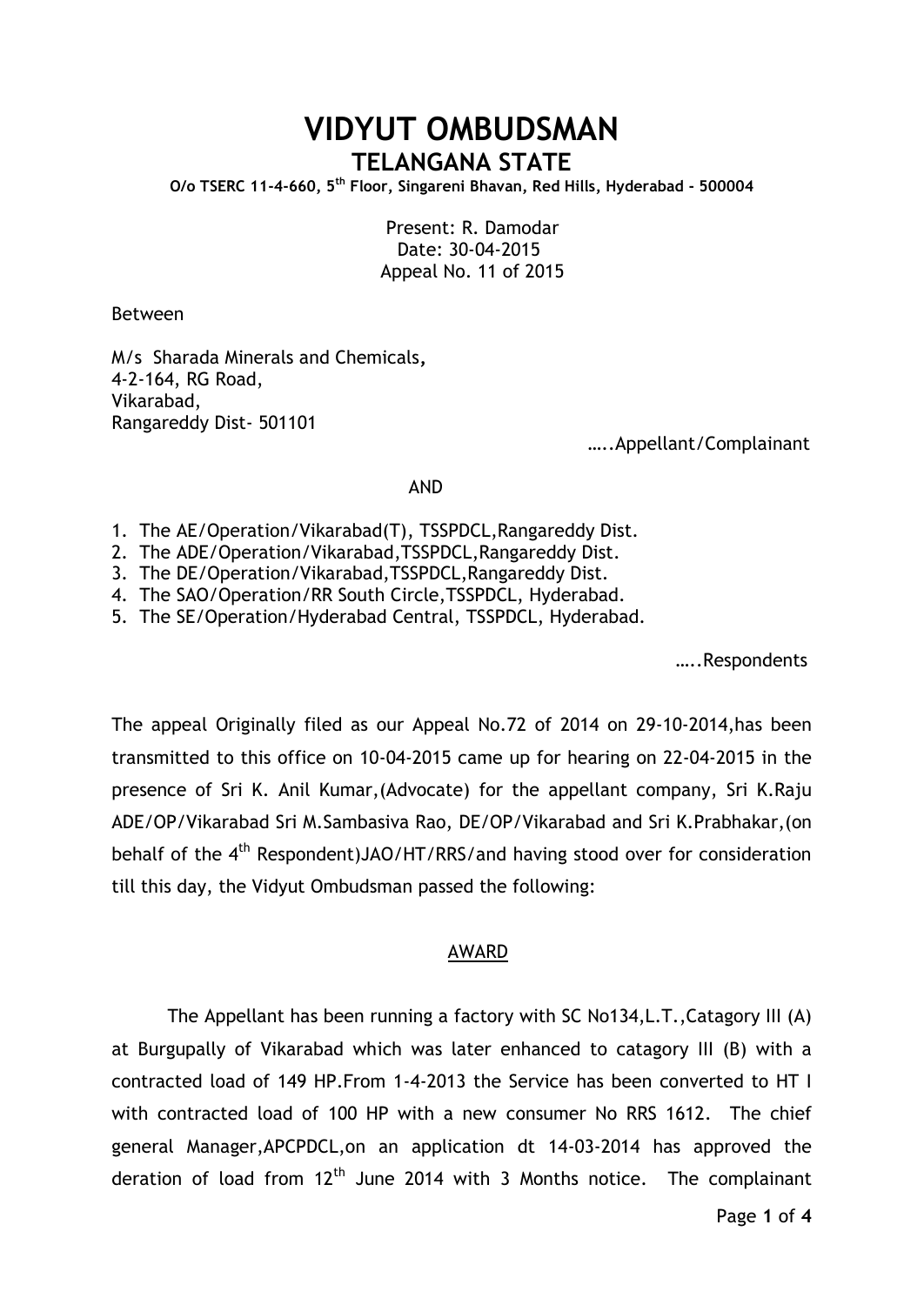claimed that they are entitled to conversion from 1-4-2013 because they have never utilized load of 100 HP at any time from 1-4-2013. Therefore the complaintant seeks conversion of HT to LT Service w.e.f. 1-4-2013.

2. The Respondents claimed that the Appellant has originally been a consumer under LT III (A) with SC No 134 and later converted to LT III B for contracted load of 149 HP and 120 KVA. They claimed that the consumer service was converted from LT to HT wef 1-4-2013 duly informing the Appellant. Since the contracted load is more than 100 HP, a new service NO RRS1612 was assigned. The Appellant applied to CGM,APCPDCL for deration of contracted load from 120 KVA (HT I)to 100 HP (LT III) which was accorded as per clause 5.9.4.2 of GTCS wef 16-6-2014.

3. The appellant is aggrieved for not applying deration wef 1-4-2013 and preferred consumer grievance before CGRF of TSSPDCL (Greater Hyderabad Area)Numbered as C.G. No. 251/2014/Ranga Reddy Circle. After hearing both sides, CGRF passed the impugned order dt 8-10-2014 refusing any relief. Aggrieved, the appellant preferred the present appeal.

- 4. An effort at mediation is made, which was not succesful.
- 5. Appellant filed written arguments and the Respondents a Reply.
- 6. Both sides were heard.

7. The point for determination is whether the Appellant is entitled to the benefit of deration wef 1-4-2013 instead of from 16-06-2014?

8. Point: It is clear from the claim of the Appellant that the company had applied for deration of contracted Maximum Demand from 120 KVA (HT I) to 100 HP (LT-III) on 14-03-2014 to the corporate office, TSSPDCL and the corporate office had accorded permission for deration of CMD as per clause 5.9.4.2 of General Terms and Conditions of Supply wef 16-06-2014.

9. The Respondents claim that they are permitted to consider applications for deration with 3 months notice as per Clause 5.9.4.2, The relevant portion of the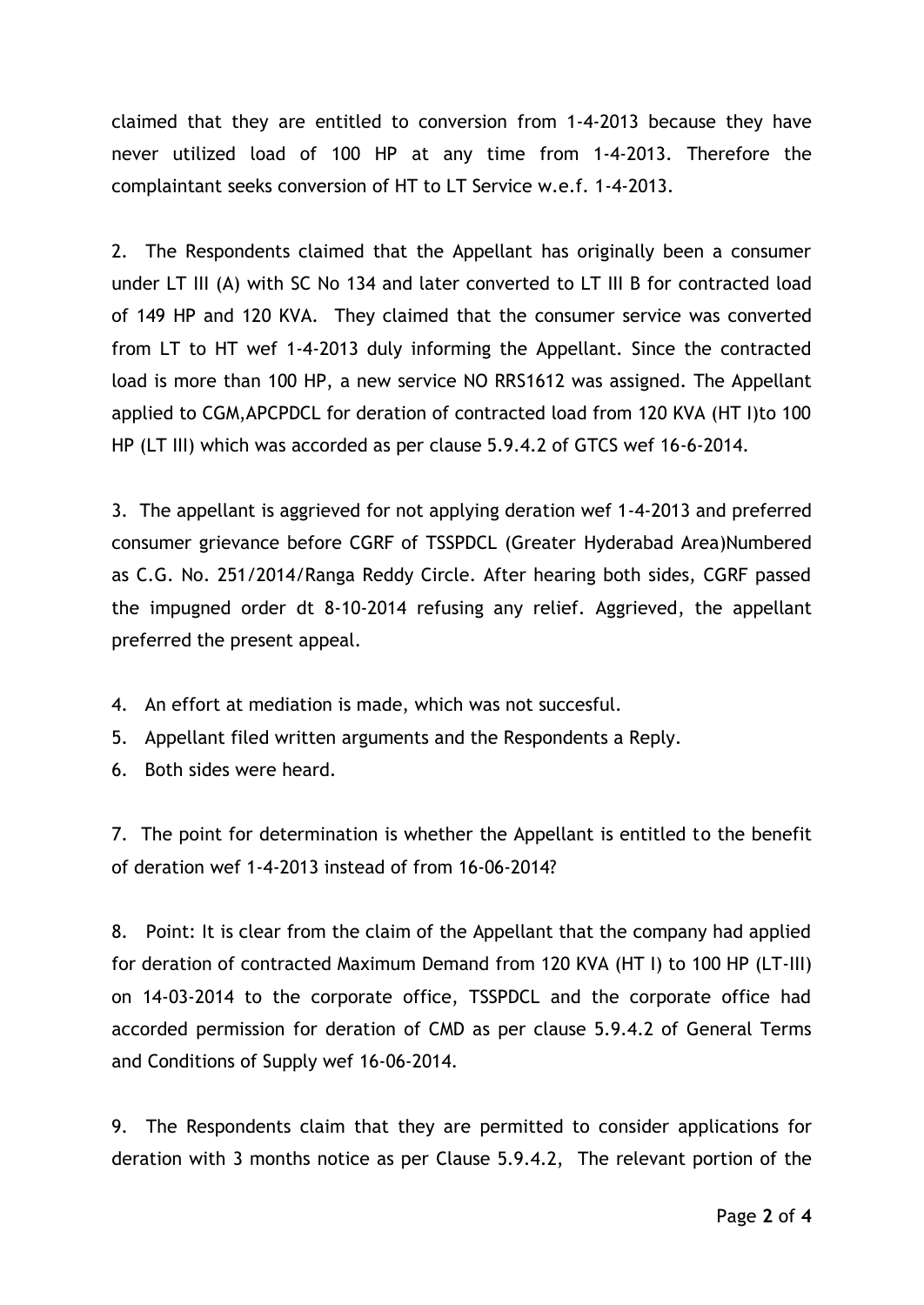clause is as follows:-

*"The Consumer may seek reduction of contracted maximum Demand or termination of the HT Agreement after the expiry of the minimum period of the Agreement by giving not less than 3 months notice in writing expressing his intention to do so----------"*

10. The above extract clearly permits,the Distribution company to avail 3 months minimum notice to carry out the deration of CMD. The contention of the Appellant that though they had applied for deration of CMD on 14-03-2014,the appellant is entitled to deration with effect from 01-04-2013 and not wef 16-06-2014 as there was no notice to the appellant when LT to HT was converted as required under clause 19.1 of GTCS.

11. The other contention of the appellant is that originally notice of convertion of LT-III B to HT I was not given as required by condition No 19.1 regarding notice and therefore the consumer is not liable to pay fixed charges, Minimum charges etc., in terms of HT Supply. To this contention,the learned Advocate for the Appellant pointed out the statement of the Respondent No 3 in the impugned order admitting that no seperate notice was issued for conversion of LT-III B to HT I during the year 2013-14 i.e , on 1.4.2013,

12. The Respondents contended that the special bill for consumption of energy under HT I itself is a notice details of nature of supply,which contention is tenable and reasonable. On the aspects of notice, The contention of the Appallant is untenable. The point is answered against the appellant and in favour of the Respondents.

13. There are no merits in the appeal and it is accordingly dismissed.

This Order is corrected and Signed on this  $30<sup>th</sup>$  day of April, 2015

**Sd/-**

 **VIDYUT OMBUDSMAN**

Page **3** of **4**